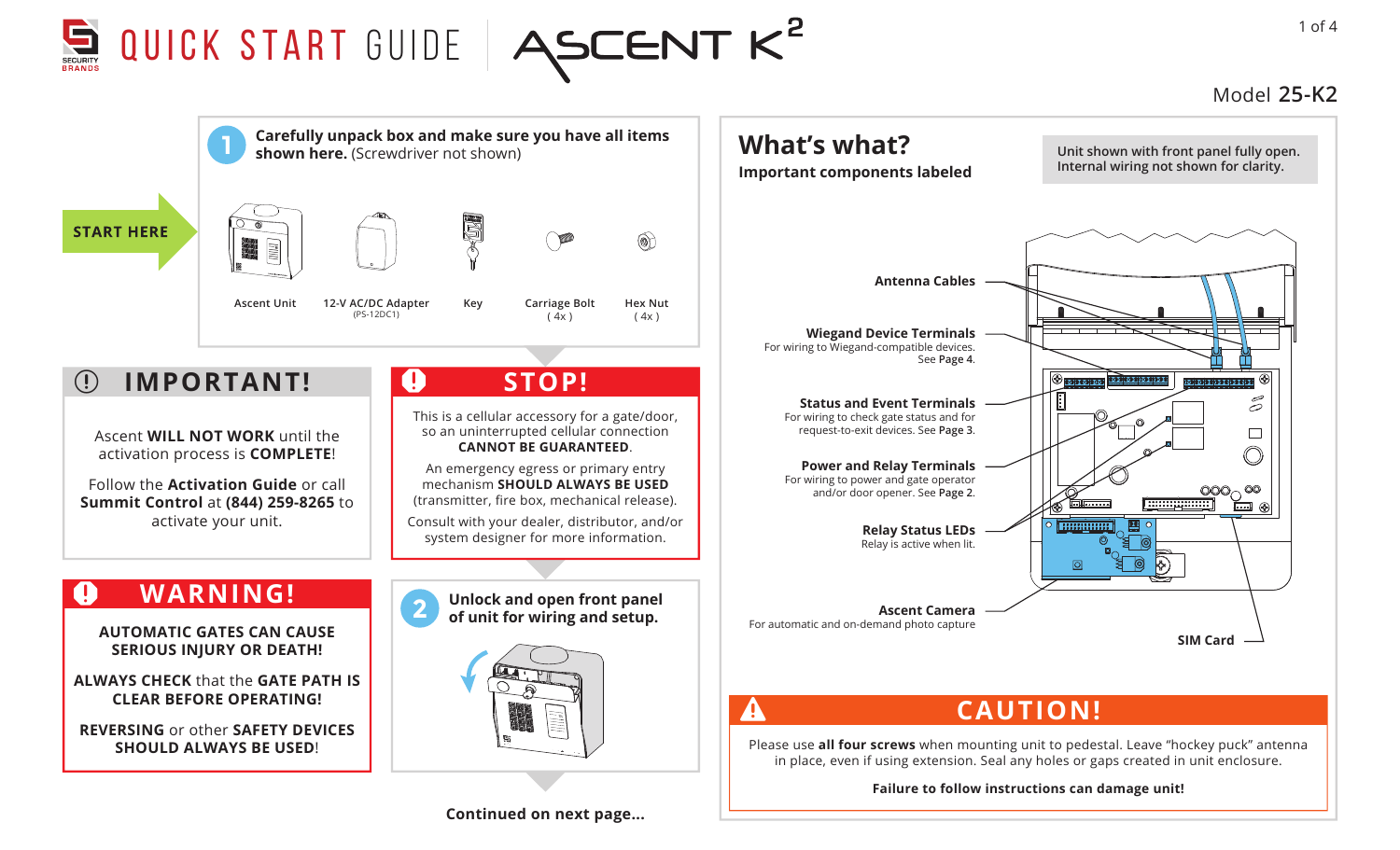

Model **25-K2**

2 of 4

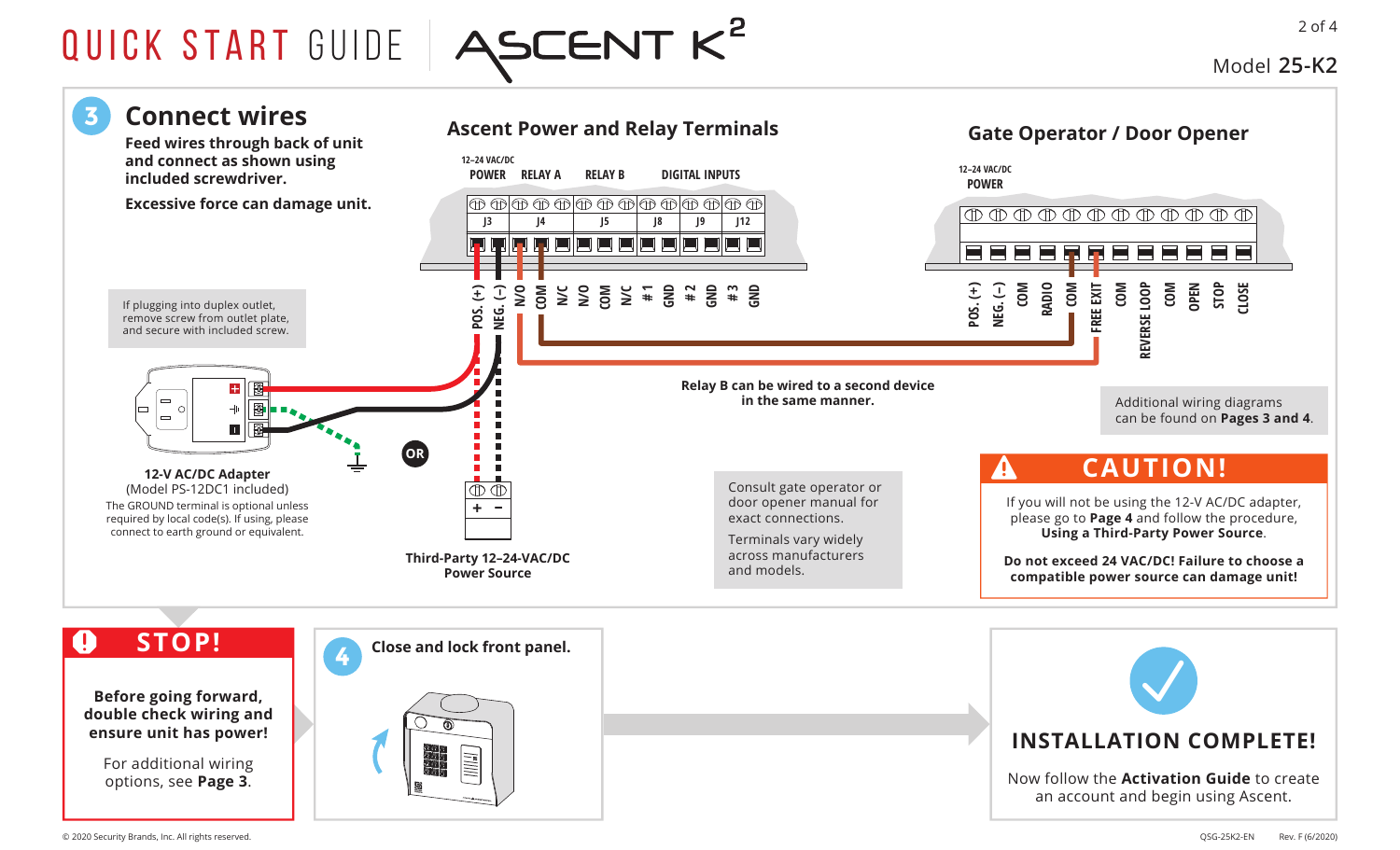